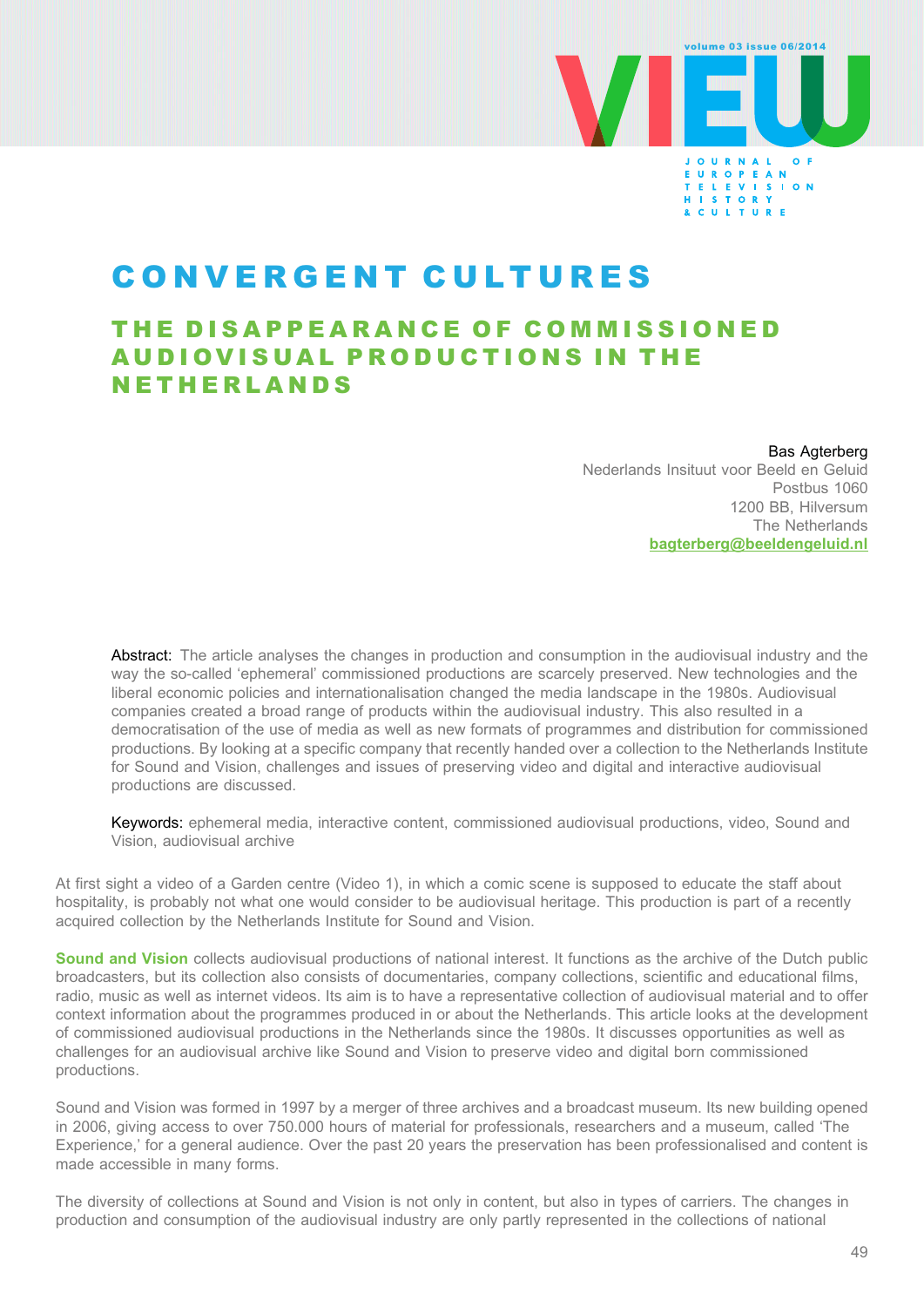



Video 1. Intratuin Momentie AUB. Click [here](http://vimeo.com/57048357) to watch it

audiovisual archives such as Sound and Vision. To study changes in the production and distribution of audiovisual media, documents as well as the productions themselves are essential.

### 1 Ephemeral Productions

Commissioned productions can be considered ephemeral media forms. Paul Grainge describes the ephemeral as signifying a relation to time (duration, shortness, speed) and regimes of transmission (circulation, storage, value).<sup>1</sup>



Fig. 1 Screenshot Amauteurfilmplatform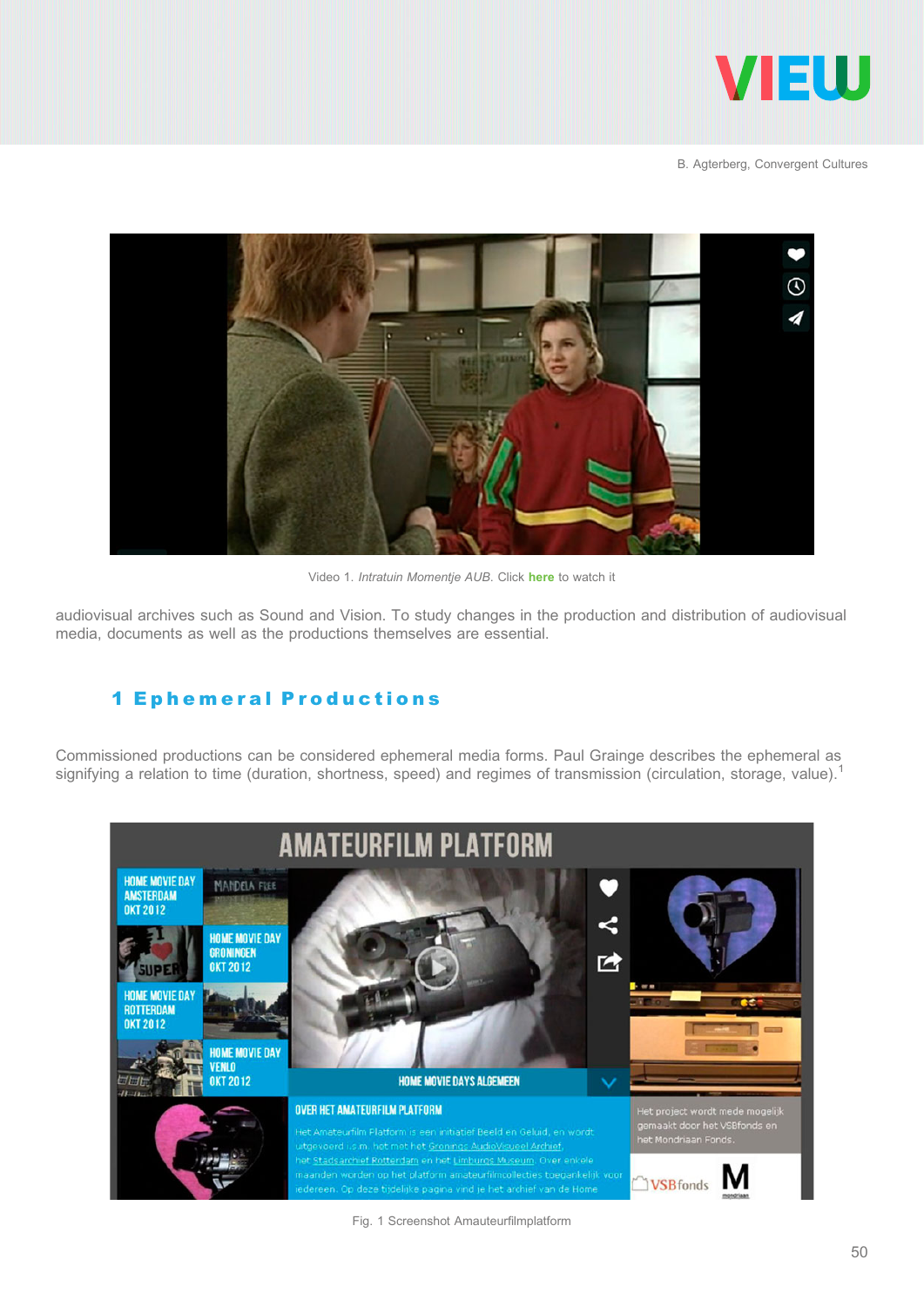

Compared to film and television, types of media like amateur film, commercials or company videos are considered ephemeral. Their smaller visibility, lower cultural status and historical/archival marginalisation have resulted in little scholarly attention.<sup>2</sup>

Among ephemeral media, the amateur film has slowly but surely gained cultural status. It has been collected and found its way to local and national archives. Amateur video from the 80s and 90s is however absent from the vaults. Therefore Sound and Vision and the Council Archive of Rotterdam, and Groningen Audiovisual Archive started [www.amateur](http://www.amateurfilmplatform) [filmplatform](http://www.amateurfilmplatform) in 2013. This platform does not only present material, people can also upload videos to add to the collection of archives involved. The case of the amateur film is similar to commissioned productions. Sound and Vision also campaigned to collect clips people shot with or about the Dutch Royal Family in [Mijn band met oranje](http://www.amateurfilmplatform.nl/mijnbandmetoranje) ('My Bond with The Royal Family'). These projects combine acquiring material with immediate presentation.

#### 2 Developments of Commissioned Film to Video

Within the audiovisual industry the commissioned productions have always been important. In the film era, until the 1980s there was only a small audiovisual industry in the Netherlands. However these films were screened in cinemas and discussed by newspapers. Internationally awarded documentaries like [Glas](http://www.youtube.com/watch?v=tz2BiiSziJ8) ('Glass'). by Bert Haanstra, or '[t schot](http://www.youtube.com/watch?v=3Oo2El0Mgu8) [is te boord](http://www.youtube.com/watch?v=3Oo2El0Mgu8) ('Shoot the Nets'). by Herman van der Horst were commissioned films.<sup>3</sup> In the Netherlands local archives, the [EYE Film Institute](http://www.eyefilm.nl/en) and Sound and Vision have collections of commissioned films, or company collections from Philips, Unilever and DSM, for instance.

Between 1980 and 1990 the audiovisual industry in the Netherlands transformed from a film dominated medium into video. The lower cost of video production and distribution increased the demand of commissioned productions. The number of companies and audiovisual productions grew enormously.<sup>4</sup> This process continued with the digitisation of production and distribution in the 90s and the new millennium.

With video production, screenings were no longer in cinemas and newspapers did not write about these videos. The target audience was reached in offices, schools, at home and, in the new millennium, increasingly online. Public screenings took place at specialised festivals or trade shows and audiovisual projects were discussed in trade magazines. Figures about the amount of money involved in the industry are only partly available, for instance for advertising.<sup>5</sup>

Films that Work<sup>6</sup> is one of the few studies of the commissioned film, looking at the audiovisual sector in the celluloid era before the 80s. The change from celluloid to video in the Netherlands was studied by Bert Hogenkamp.<sup>7</sup> He describes the ambivalence of the film industry, about the professional quality of video and the initiatives for community and educational and promotional use of the medium.<sup>8</sup> These developments were also determined by the introduction of cable, satellite and digital media, which offered new ways for production and distribution.<sup>9</sup>

1 Paul Grainge in: Paul Grainge, eds, Ephemeral Media, BFI, 2011, p. 9

2 Idem, p. 10

- 3 Bert Hogenkamp, Documentaire 1945–1965, bloei van een genre, 2003, p. 97–101
- 4 Based on a survey by AV Magazine, June 1981.

<sup>5</sup> For amounts spent in television and in commercials, see for instance the yearly publication Mediafeitenboekje, Carat.

<sup>6</sup> Vinzenz Hediger, Patrick Vonderau, eds, Films that Work, Amsterdam University Press, 2009

<sup>7</sup> HERA project Technology, Exchange and Flow <http://trans-techresearch.net/tef/>

<sup>8</sup> Bert Hogenkamp, Video Ergo Sum, unpublished paper, European Social Science History Conference, Glasgow 2011

<sup>9</sup> See for instance Bert Hogenkamp, Sonja de Leeuw, Huub Wijfjes, eds, Een eeuw van beeld en geluid, Beeld en Geluid, 2012, chapters 6 and 7 and Sonja de Leeuw in: 'TV Nations or Global Medium?' in: Jonathan Bignell and Andreas Fickers, eds, A European Television History, Wiley Blackwell, 2008, p. 129–134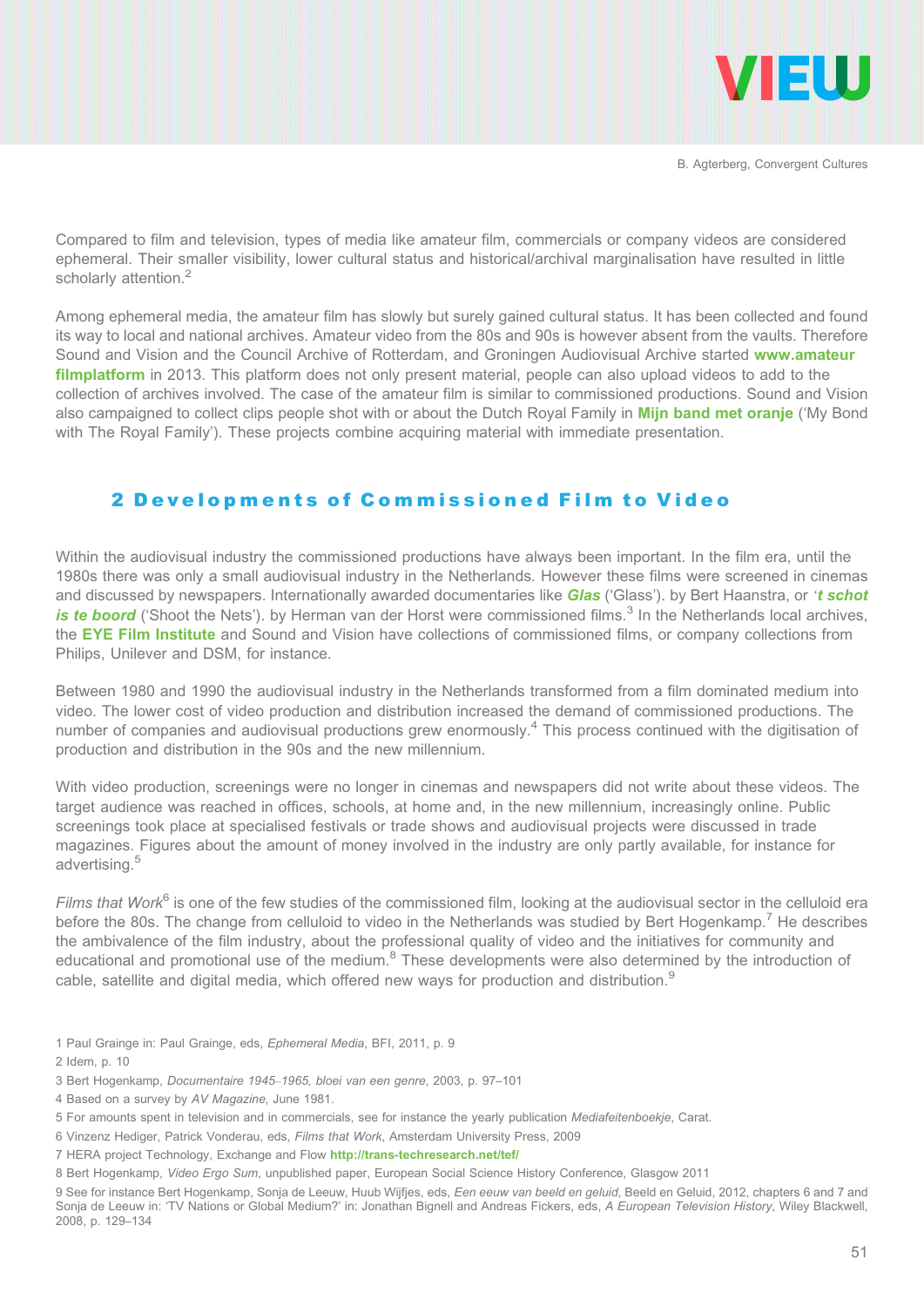



Fig. 2 Video and laser disc on the cover of AV Magazine June 1981

#### 3 Converging Culture in Commissioned Videos

Most production companies were able to combine multimedia forms like film, video or slide shows. The introduction of video can be considered as an important step in converged media in the way that Henry Jenkins describes it: convergence understood not only as a technological shift, but also as a change in the relationship between existing technologies, industries, markets, genres, and audiences.<sup>10</sup> Thus the logic by which media industries operate as well as by which media consumers process news and entertainment were altered. The democratisation of the medium, available for all communities and not only professionals, results in new forms of interaction with its audiences.

10 Henry Jenkins, Media Convergence Culture, New York University Press, 2006, p. 15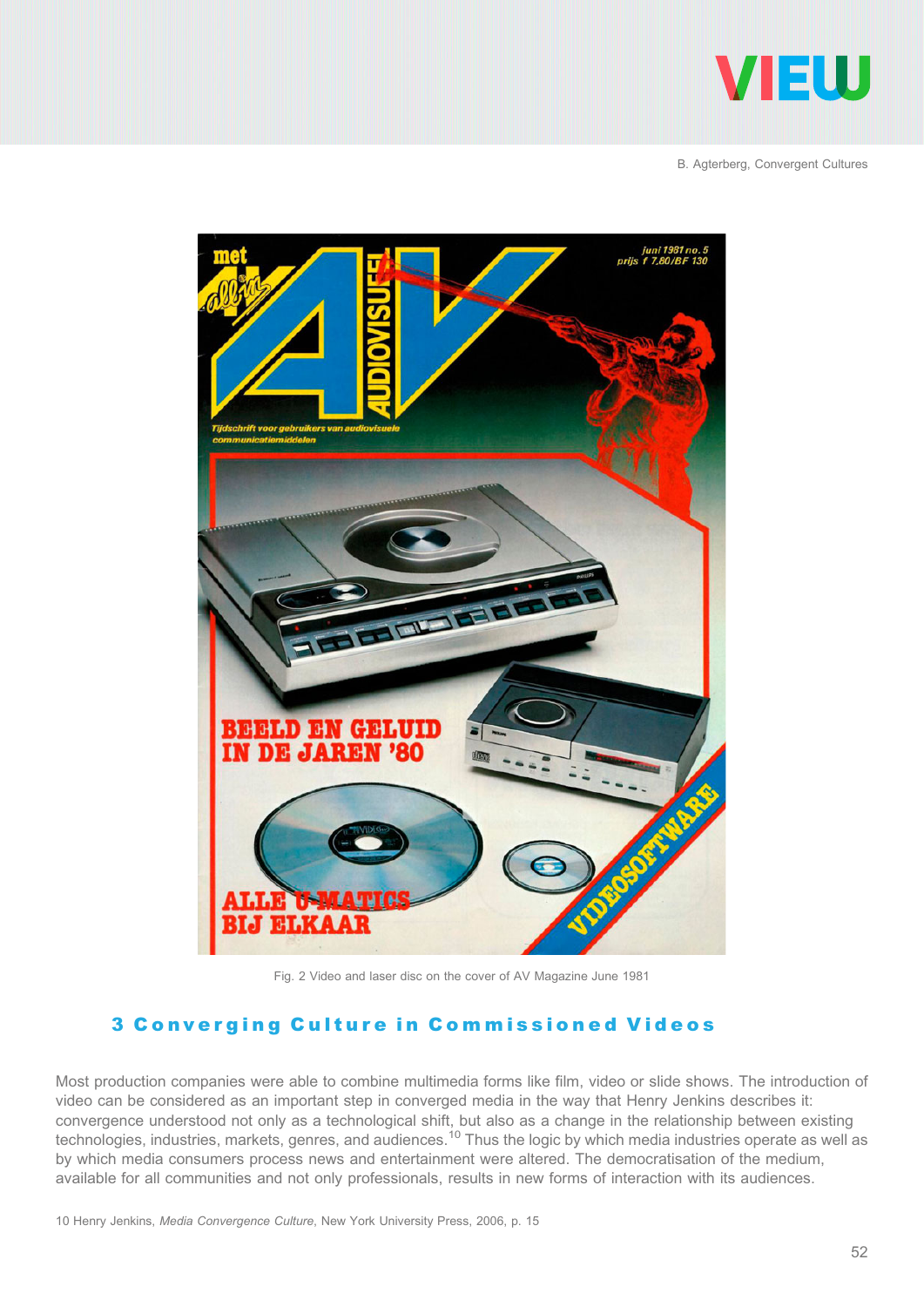

The new technologies, the liberal economic policies and internationalisation changed the media landscape in the 1980s. Broadcasters increasingly worked with independent companies.<sup>11</sup> These companies did not only produce television programmes, but covered a broader range of products within the audiovisual industry. Many companies, (local) government, schools and universities used audiovisual media for their own purposes. The new formats that video offered were for instance, a weekly company journal. Several banks created their own production unit that delivered a video to employees to watch together on Monday morning before the banks would open.<sup>12</sup>

#### 4 Preservation Needs Institutionalization

The acquisition in the archive is based on standard procedures. The most dynamic collection for Sound and Vision is the broadcast material. Based on a government mandate and agreement, all content, about 8000 hours of television by public broadcasters is ingested automatically at Sound and Vision in a digital workflow since 2006. Other collections, analogue or digital, are offered by individuals (for instance producers or directors) or stakeholders (institutes or companies) and selected in procedures according to international standards by [UNESCO](http://www.unesco.org/new/en/communication-and-information/access-to-knowledge/archives/world-day-for-audiovisual-heritage/) and [FIAT-IFTA](http://fiatifta.org/).

It would be too simple to conclude that the lack of commissioned videos is due to the fact that archives like Sound and Vision do not acquire actively and that producers or companies involved do not offer the material to be preserved. In contrast to broadcasting, there is no institutional partnership with the industry. It does not mean that none of the commissioned productions are preserved. Larger companies do have a company archive in which audiovisual material is stored, like the (inter)national bank Rabobank that even digitised some material. All documents and products by the national government are archived via [The National Archive](http://www.nationaalarchief.nl/), audiovisual material is stored at Sound and Vision.

Partnership between archives and producers is a step to institutionalisation, for instance with companies that are part of the trade organisation **[Directors of Media](http://directorsofmedia.net/)**, originally founded in the 80s as the Vereniging Audiovisuele Producenten (Organisation of Audiovisual Producers). Another partnership to acquire material is with specialised festivals. A platform for commissioned film was established in 1972, the Foundation for Audiovisual Manifestations (SAM). In around 2000 the festival was renamed into **[Keying into the Brain](http://www.keyingintothebrain.nl/)**. This festival focuses on all forms of audiovisual communication. Keying into the Brain awards 'Golden Herons' in eleven categories such as Film and video, Internet, Multimedia and location based Media. Sound and Vision hosted the last two festivals in 2011 and 2012. Acquiring the prize winning or nominated productions would be an opportunity for selecting a part of the annual production. A festival organised by volunteers has a risk of maintaining continuity, and that is why Keying into the Brain has not been organised since 2012. Furthermore an archive could just crawl the web for online productions. This offers opportunities to collect material, but often lacks the context information that is needed.

Restrictions in selecting and preserving are often the result of pragmatics. One problem is that commissioned productions are commercial, which is in contrast to the public funding of archives. Secondly there is no urgency due to the lack of demand by professionals, academics or the industry for reuse, research or presentation of these productions. The urgency for preserving video is primarily the risk of loss, due to the decay of the material. Thirdly the material itself makes preservation, cataloguing and digitisation time-consuming and expensive. Other issues involved are the variety of obsolete video formats, which can be the case within a small collection of one producer. This requires specific skills for archiving these productions. One of the reasons that there has been no cooperation with Keying into the Brain for collecting materials is the lack of resources.

<sup>11</sup> Bert Hogenkamp, Sonja de Leeuw, Huub Wijfjes, eds, Eeuw van beeld en geluid, Beeld en Geluid, 2012, p. 250.

<sup>12</sup> Bert Hogenkamp, video ergo sum, unpublished paper, European Social Science History Conference, Glasgow 2011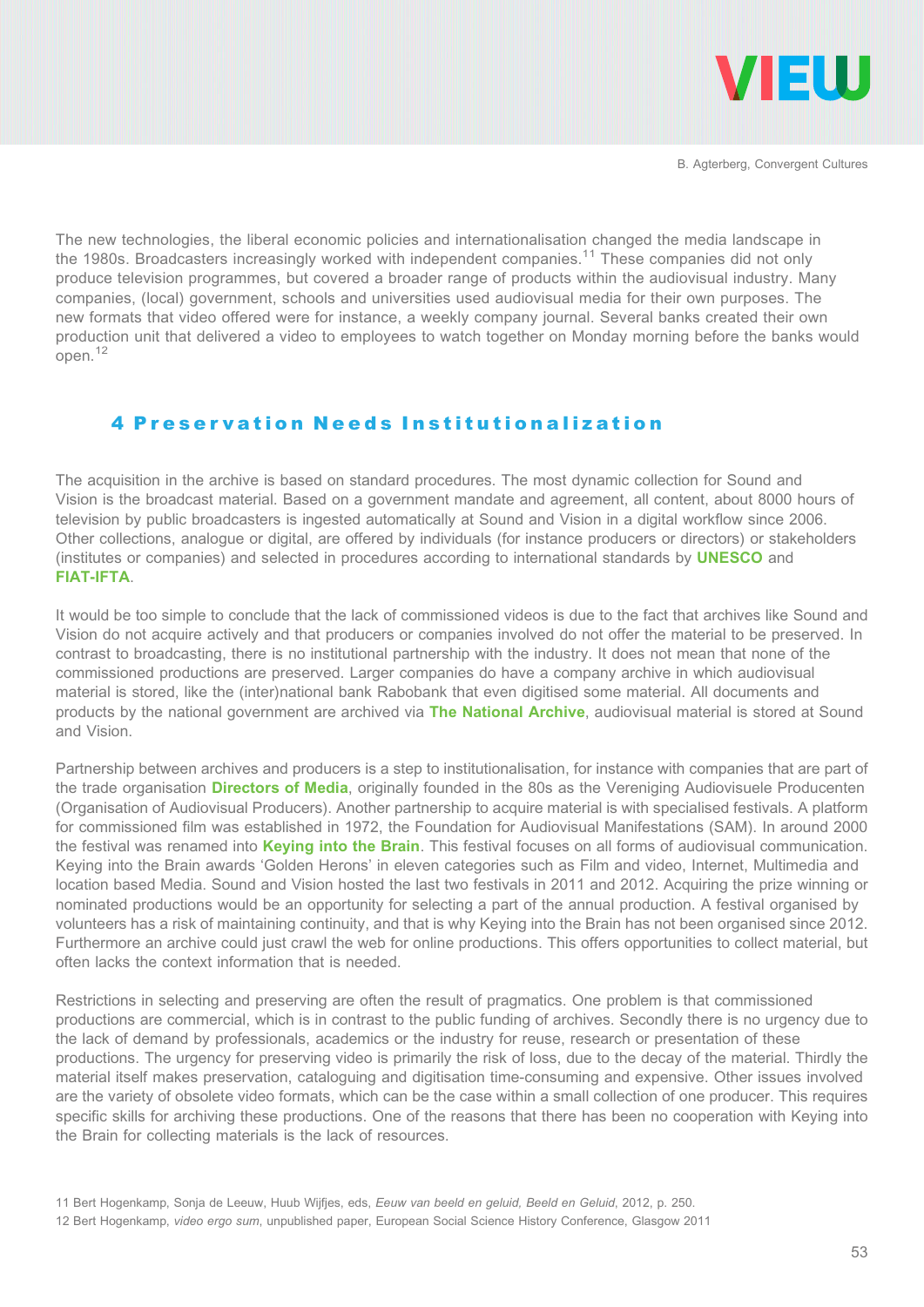



Fig. 3 A variety of video formats in the vaults of Sound and Vision

### 5 The Talmon Case

The Garden centre (Intratuin) video, which was mentioned and presented in the beginning of the article, is part of the collection of Talmon Online Storytelling. The company is an interesting case for discussing the problems and opportunities in collecting and preserving commissioned productions. The company director, Ab Talmon, felt the urgency to preserve some of the productions in 2011, when director and scriptwriter Henk Goossens retired after working at Talmon for 25 years. It happened after Talmon participated in a seminar on commissioned productions for the HERA project at the VU University in Amsterdam.

The company's history is representative of developments in the Dutch audiovisual industry. Ab Talmon started a production company, Total Video, in 1983. Like many video production companies at the time, it grew quickly. By 1990 it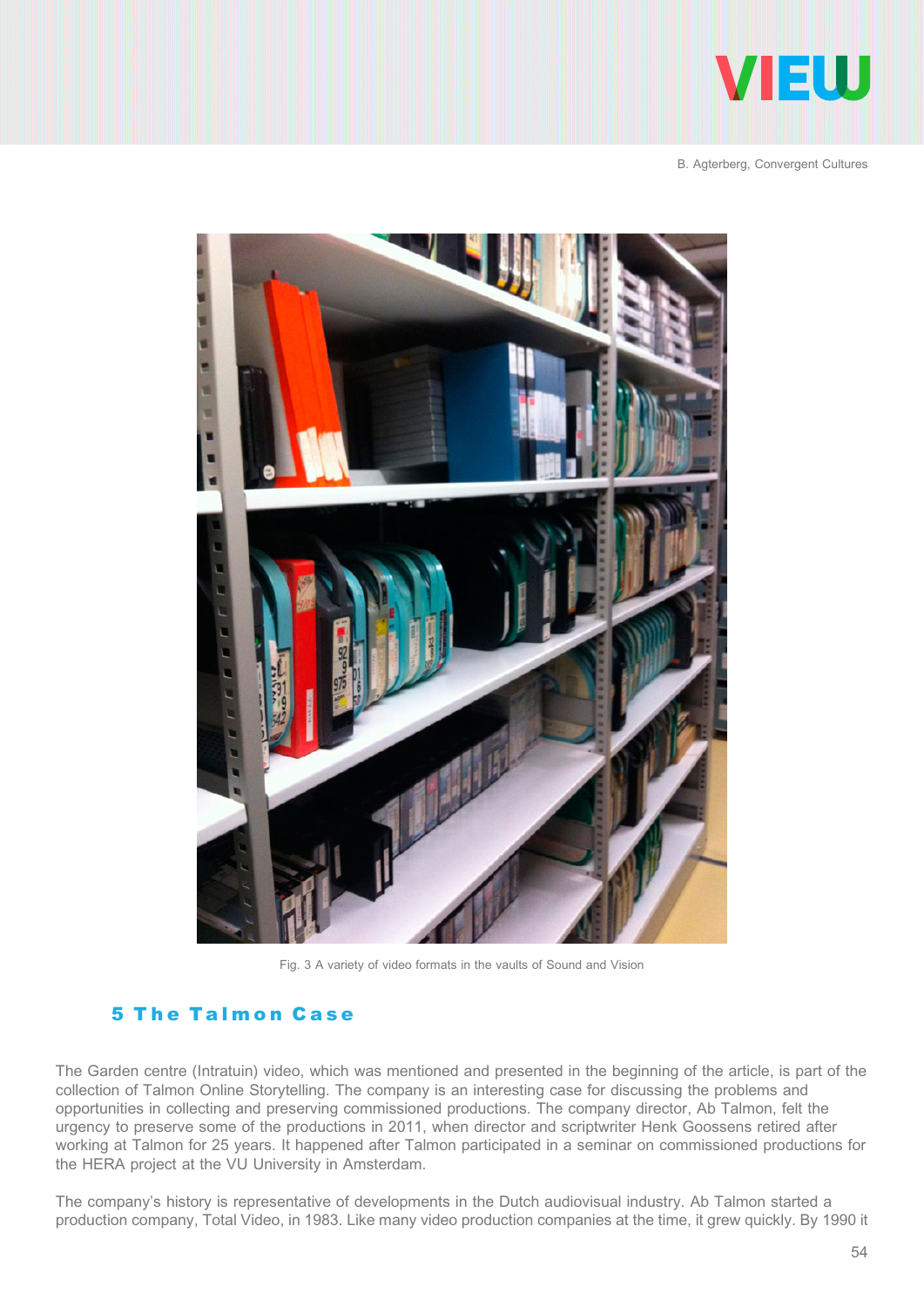



Video 2. Keying into the Brain. Click [here](http://www.youtube.com/watch?v=uG-KtUZgt14) to watch the festival leader

produced about 80 video's a year for large companies such as a national bank (Nederlandse Middenstands Bank, NMB) and Toyota Netherlands. At the time it offered production services as well as facilities like a studio, duplication and (post)production. The facilities and production were separated in two companies, and Talmon chose to run the production company. In the 90s the focus changed from video to digital, as Total Video was renamed into 'Talmon AV producties' in 1997 and later into 'Talmon Online Storytelling.'

The growth of the company with its online activities was similar to rapid video developments in the 80s. Having 40 employees, Talmon sold the company. Only a few months later it went bankrupt and Talmon bought back the company to continue as a small organization with just four employees.

The collection of Talmon consists of 31 productions on videotapes, CD ROMs and digital files. Information about these productions is gathered from brochures, scenarios and articles in trade magazines. Some of the productions were already acquired, for instance Say Cheese (2000), a promotion for the Netherlands aimed at young people. It reached millions of audiences worldwide, according to the commissioner, the Ministry of Foreign Affairs.<sup>13</sup> In comparison to the company journal for Intratuin, a project like Say cheese has production value, using animation and live action to address the youngsters.

For its variety of clients the company looked for many ways to attract audiences. Some evidence of new production or distribution methods is no longer in existence, for instance, videos for the 'Point of sale' network that was launched in 1984 for a large retailer, Blokker. Another example is a sponsored programme for the European television network Super Channel. This was made in 1988 for the fashion company Van Gils, before commercial television was introduced in the Netherlands. The programme was not only shown on television, but also in shops across 35 countries.<sup>14</sup>

<sup>13</sup> Interview by Linda Roos, intern at Sound and Vision, with Willem van der Linden, Ministry of Foreign Affairs, 12 december 2012

<sup>14</sup> Jos Waltmans, Interview Ab Talmon in Viewfinder, februari 1990, p. 16–17.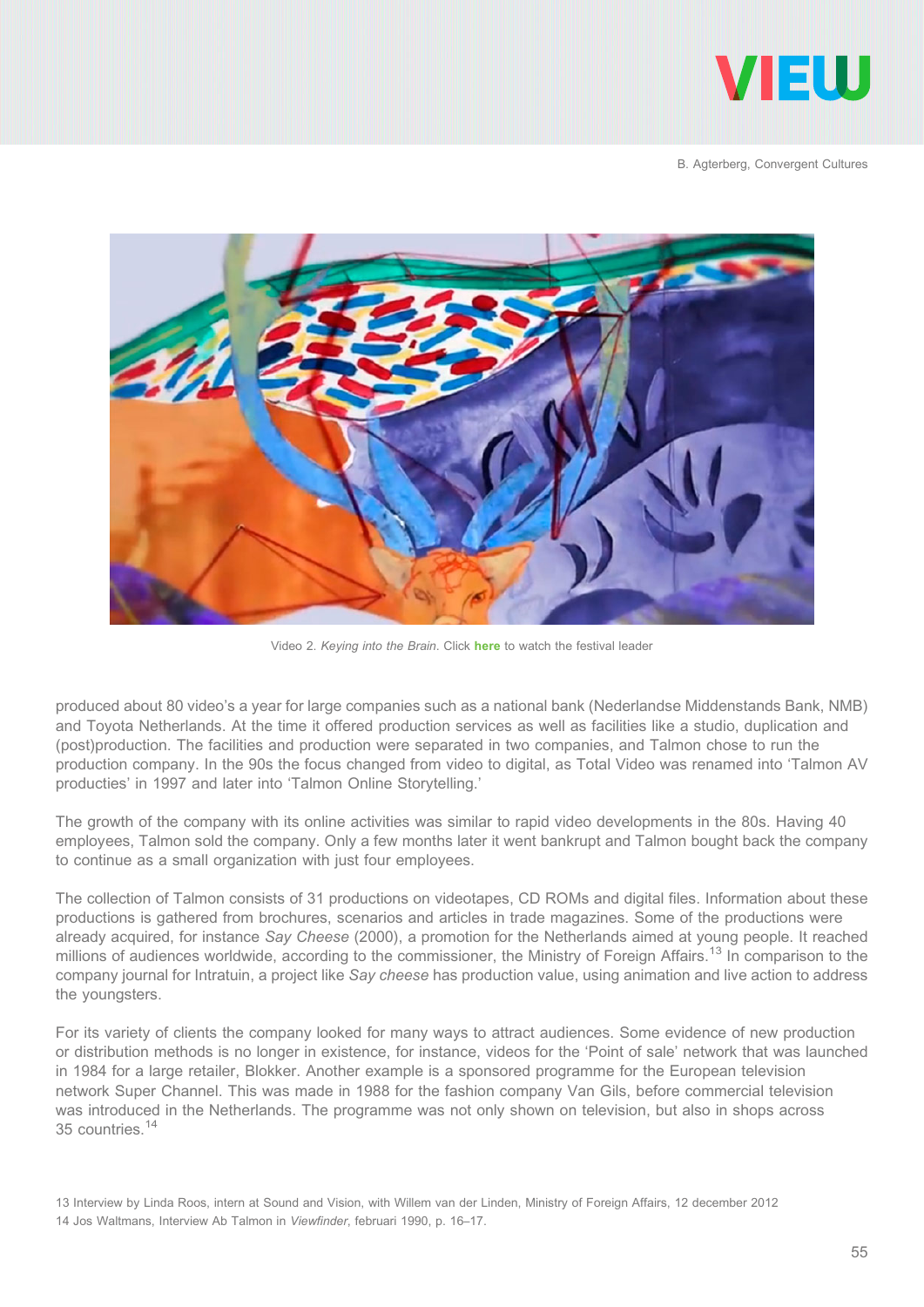



Video 3. Say Cheese! A Journey through Holland by Talmon TV. Click [here](http://www.youtube.com/watch?v=VriGviebkAY) to watch it

#### 6 The Real Challenge for Preservation: Interactivity

Although archiving the linear videos poses practical or organisational problems, the real challenge for preservation is posed by the interactive video. Already in 1981 the AV Magazine, a periodical for the audiovisual industry in the Netherlands, headed 'the year of the laserdisc.'<sup>15</sup> In the documentation on Talmon the first production mentioned is an interactive laser disc at the end of the 80's, commissioned by a pharmaceutical company Eli Lilly, in cooperation with a software company and Sony. Unfortunately the laser disc is not in the Talmon collection. More recent productions include a CD ROM called Contact. One thousand calls a day (2002). It was made for the national police and is about the variety of calls that the police calling centre receives.

Just like the video player was a condition for the distribution of video, interactivity depended on the availability of computers. In 1990 about 30% of people in the Netherlands had access to a computer, this percentage increased to 50% in 1995 and to 70% in 2000.<sup>16</sup> Gradually the CD ROM was replaced by the distribution through the Internet, which grew from 63% in 2002 to a 90% reach in 2009 in the Netherlands.17 Video carriers can be played if the machines are available, and scanned if the videotape still offers sound and vision. If CD ROMS are made playable, how can we preserve the content?

For archiving interactive content "the challenge is to think through the entire archiving procedure, from early acquisition all the way to a possible end-user experience several decades from now," says Jesse de Vos, who argues that cooperation between different heritage institutes, involving the user communities and developing new skills for archivists, is essential for preserving this type of material.<sup>18</sup> These skills and workflows for preserving interactive content is a rapidly evolving area of research.<sup>19</sup> Issues include the preservation of technological hardware and software like the

<sup>15</sup> Chriet Titulaer, Het jaar van de beeldplaat, in AV Magazine 5, juni 1981 p. 16–19.

<sup>16</sup> Frank Huysmans, eds, Achter de schermen, Sociaal en Cultureel Planbureau, 2004, p. 104

<sup>17</sup> Frank Huysmans, Jos de Haan, Alle kanalen staan open, Sociaal en Cultureel Planbureau, 2010, p. 47

<sup>18</sup> Jesse de Vos, Preserving interactives, research project Vrije Universiteit and Netherlands Institute for Sound and Vision, p.28. [http://www.](http://www.centrefordigitalhumanities.nl/files/2013/07/final-report-archiving-interactives-2013-1.pdf) [centrefordigitalhumanities.nl/files/2013/07/final-report-archiving-interactives-2013-1.pdf](http://www.centrefordigitalhumanities.nl/files/2013/07/final-report-archiving-interactives-2013-1.pdf)